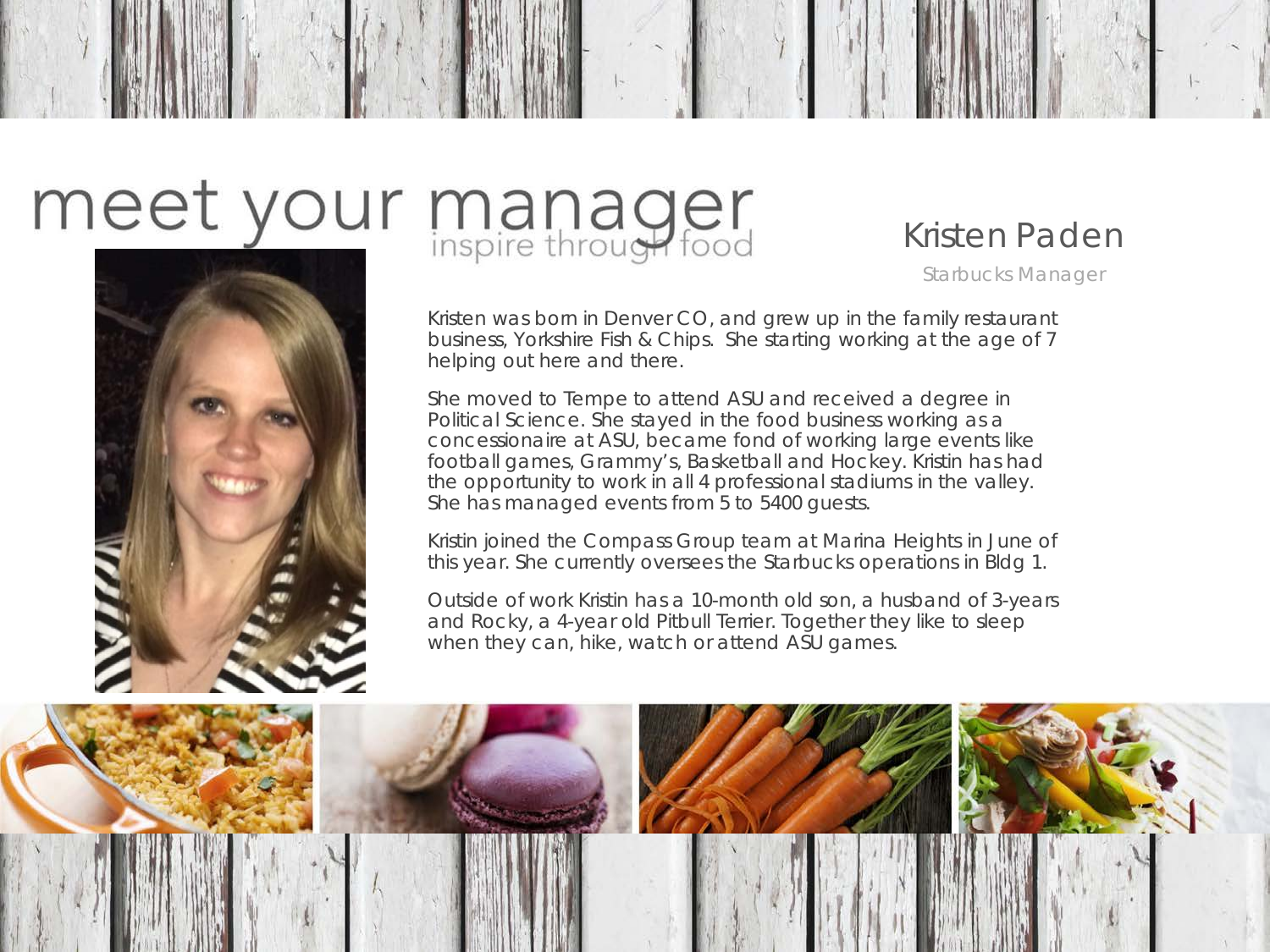

### Jason Zagorski

Matt's Big Breakfast General Manager

Jason was born in Long Island NY, his father was a pharmacist and mother a loan officer. His family moved to Florida where Jason did more of his growing up.

He got into the food business after graduating college with a business degree. He moved back to Orlando and began working with a popular Pizza chain which developed into a franchising opportunity opening 16 properties around the US. Jason then moved to the Phoenix area after a several year stint with Planet Hollywood, in Orlando.

Jason joined the Compass Group, managing Matt's Big Breakfast in February 2017, to continue to enhance service with the team, and continue his path with MBB from opening the Biltmore location.

Outside of work Jason is an avid hiker and does a fair amount of traveling. Additionally he truly enjoys checking out new restaurants in the metro area. Jason's best bud, Carl, can be see here posing.



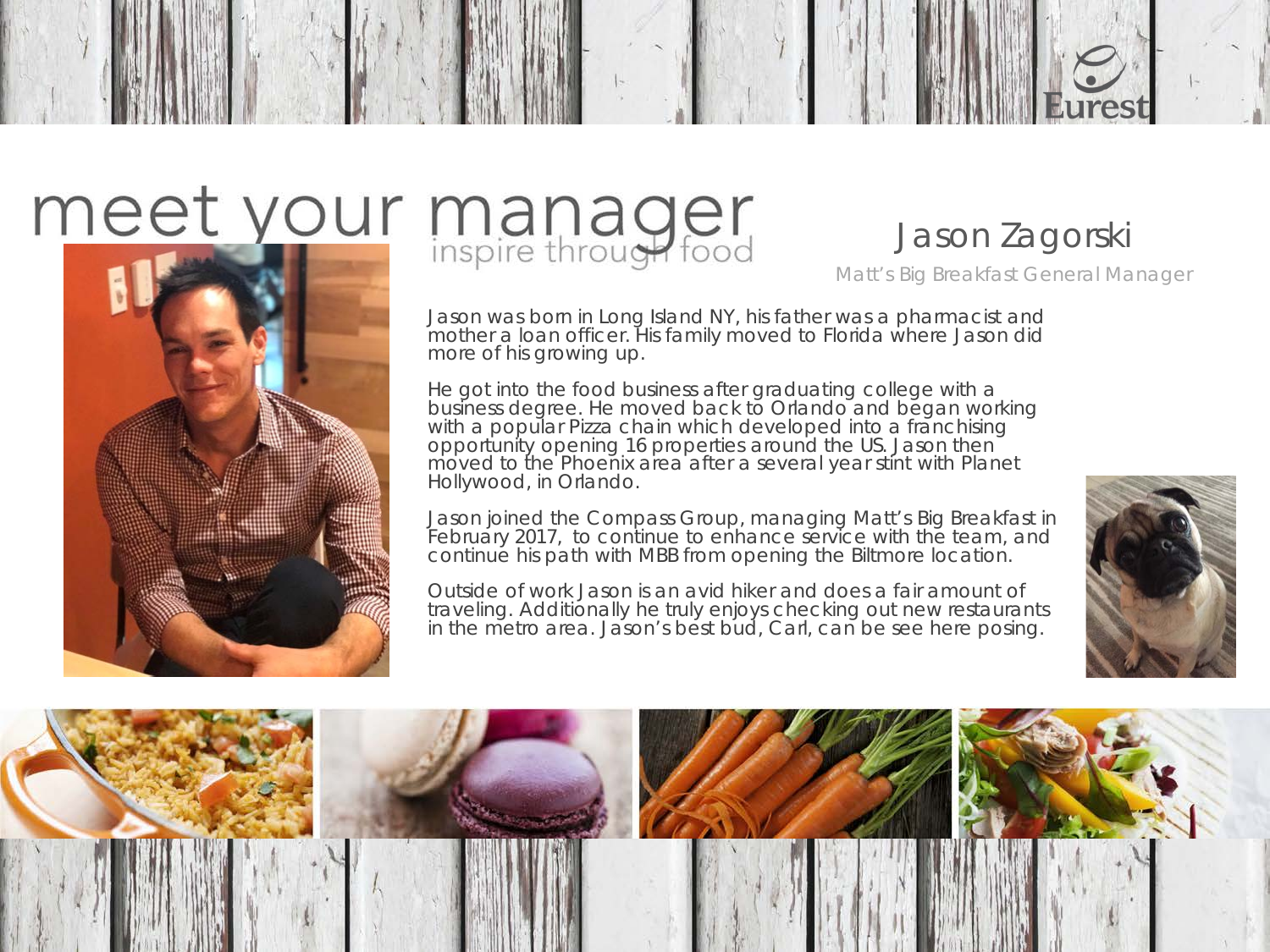### **Aaron Caulk**

General Manager



Agron was born in South Dakota and moved to this warmer climate in 1996. He has worked with Eurest for 9 years, and prior to that time worked at the Phoenician, a 5-Star resort here in the Phoenix area. Aaron also did a 1-year program in England as an internship, at a 4-Star restaurant named the Vermont. Aaron has a wife and 7-month old child. Aaron enjoys fishing and spending time with his family. Please stop by the café and say "Hello".

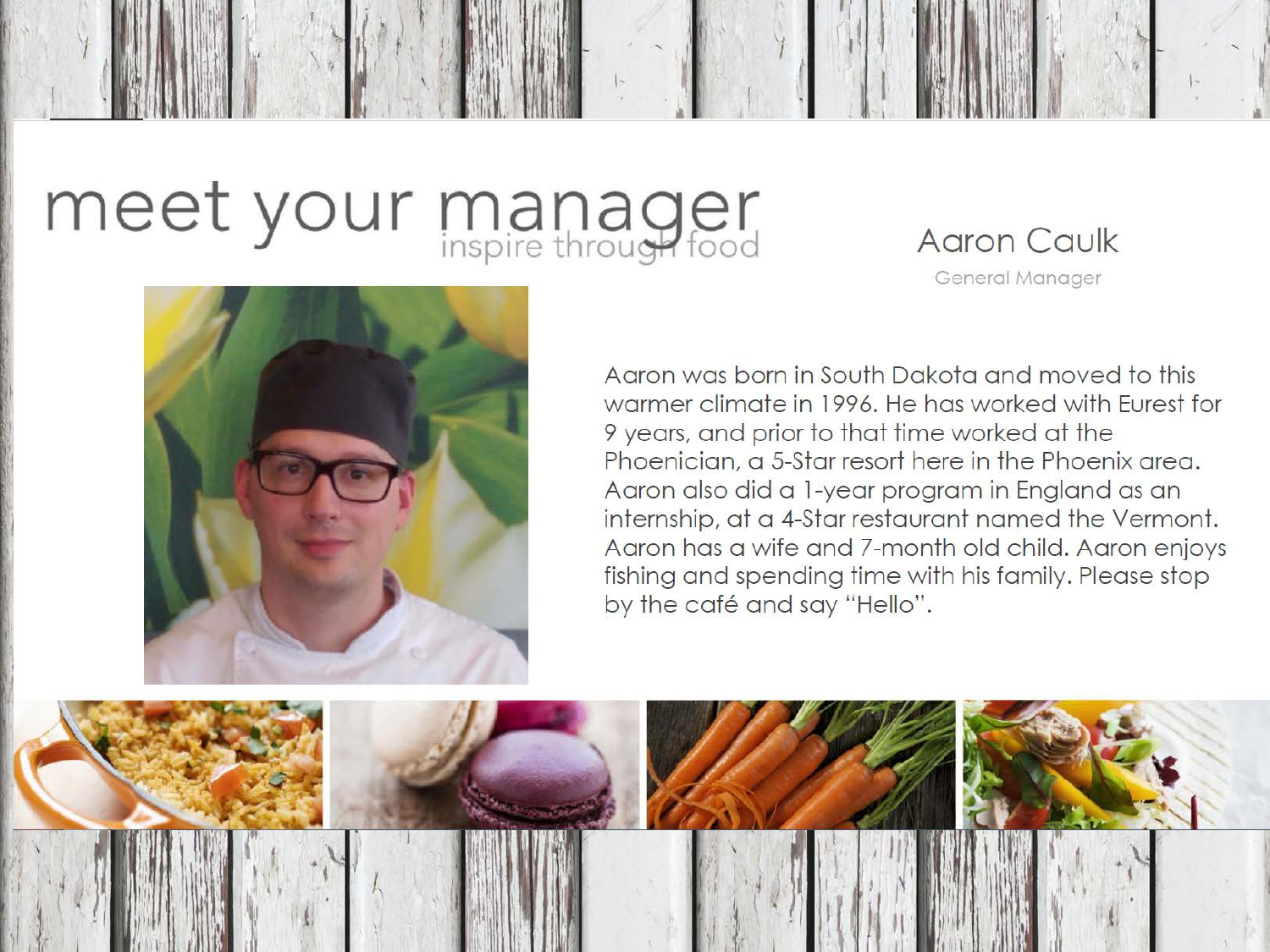# meet your chef

### Damian Murphy

Executive Chef, Cafe450 @ Marina Heights



A graduate of Cathal Brugha street in Dublin, Ireland. Damian is French classically trained and has worked in fine dining restaurants in Dublin Ireland, Brisbane Australia, Colorado and NYC before joining Eurest in 2007.

With Eurest, Damian was part of the opening team at<br>Leeds School of Business at CU and McKesson before opening DaVita's world headquarters in downtown Denver. After DaVita he decide to move west to Keysight<br>Technologies in Northern California. He is happy to have an opportunity to be a part of the Phoenix community.

In his spare time he plays football (soccer) and is a Liverpool FC fan

"You'll never walk alone"

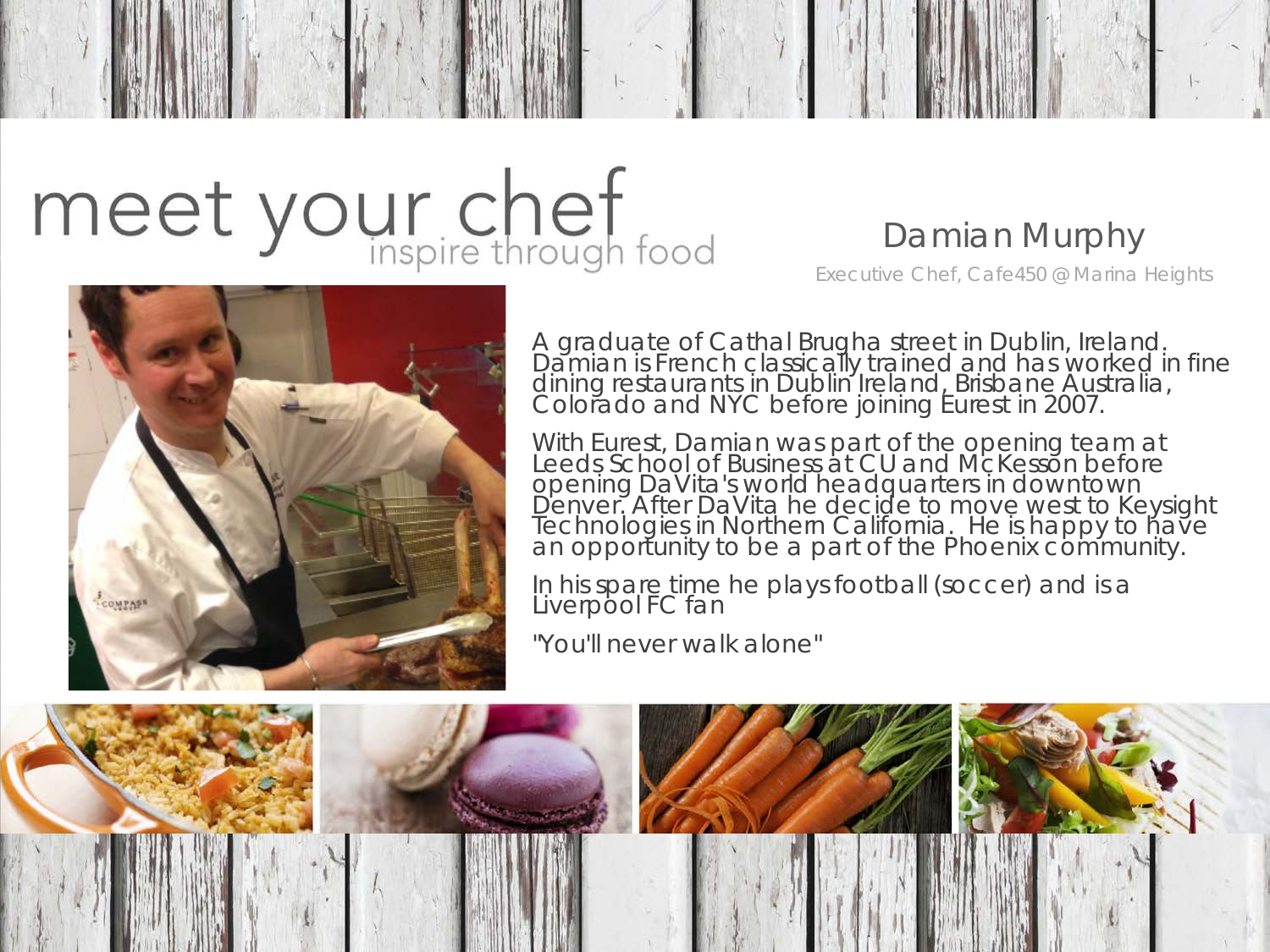#### Manager Name

Eric "Rick" Warchot

Savory

Rick has been in the food service worlds for more than 30 years. Holding a variety of positions primarily focused on customer service. He joined Compass Group 1.5 years ago and most recently was assigned here at Marina Heights to oversee Market operations. Rick recently won a HERO.